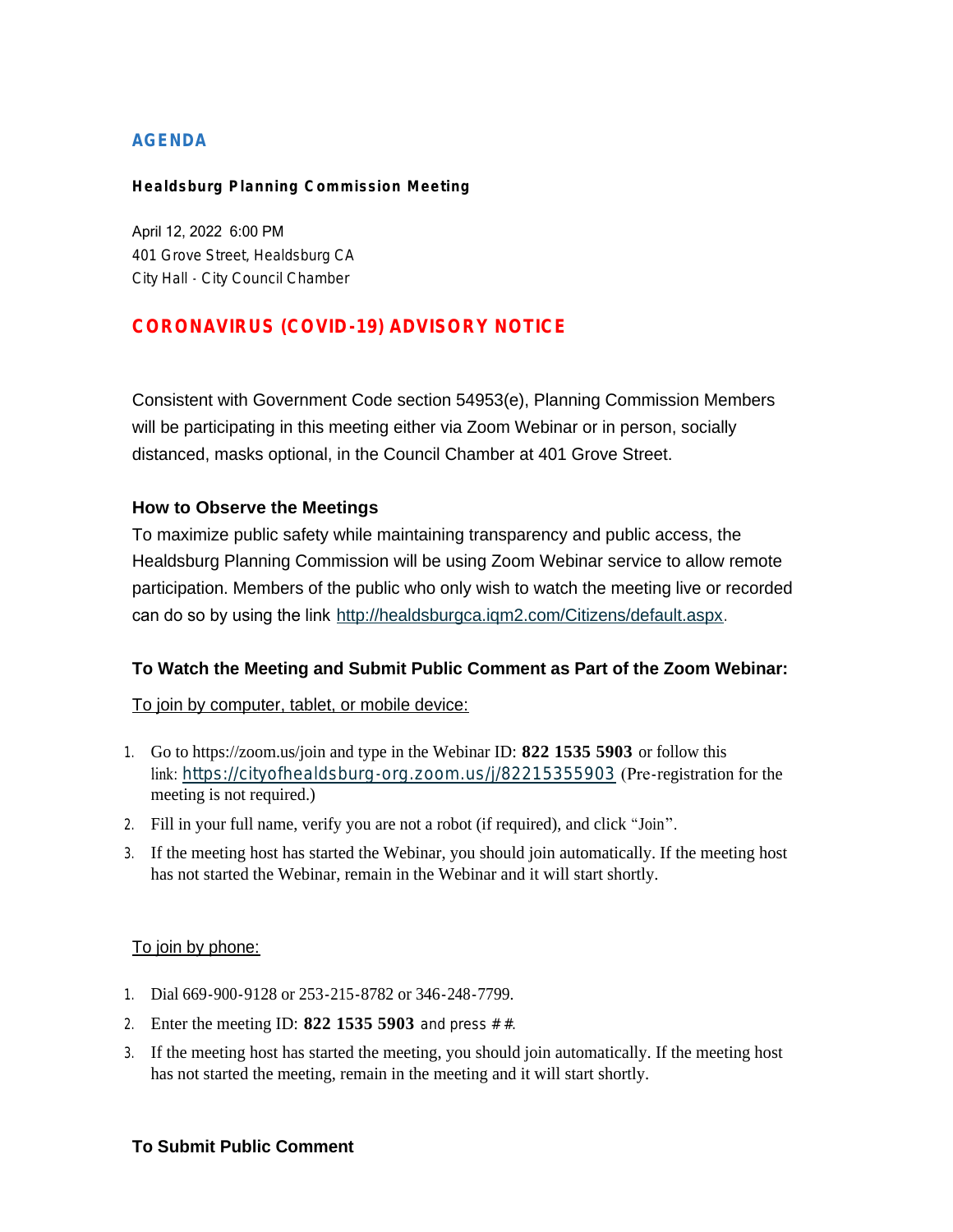#### By computer, tablet, or mobile device:

- 1. In the bottom center of the screen is a hand icon, click on "Raise Hand". The hand icon will place you in line to speak.
- 2. When it is your turn to comment, the meeting moderator will call upon you to comment. State your first name, last name, address, and comment. Each speaker will be given no more than three (3) minutes to make your comment.
- 3. When you are done commenting, please remember to lower hand.

## By phone:

- 1. Press \*9 to raise your hand.
- 2. When it is your turn to comment, the meeting moderator will call the last four digits of your phone number. Press \*6 to speak at that time. State your first name, last name, address, and comment. Each speaker will be given no more than three (3) minutes to make your comment.
- 3. At the conclusion of your comments or when three minutes has passed, the meeting host will remove your ability to talk.

### **Americans with Disabilities Act Accommodations**

Any member of the public who needs accommodations should email staff at ssumpter@healdsburg.gov or by calling 707-431-3346. Staff will use their best efforts to provide reasonable accommodations to provide as much accessibility as possible while also maintaining public safety in accordance with the city procedure for resolving reasonable accommodation requests. All reasonable accommodations offered will be listed on the city website at https://www.ci.healdsburg.ca.us/406/ada---publicaccessibility .

---------------------------------------

# 1. **ROLL CALL**

# 2. **ADMINISTRATIVE ACTIONS**

- A. Approval of Agenda for April 12, 2022
- B. Approval of Minutes for February 23, 2022
- C. Acceptance of Communications and Correspondence
	- Growth Management Allocation Annual Report
	- General Plan Annual Report
	- Housing Element Annual Progress Report
- D. Declarations of Conflicts of Interest
- E. Disclosures of Ex Parte Communications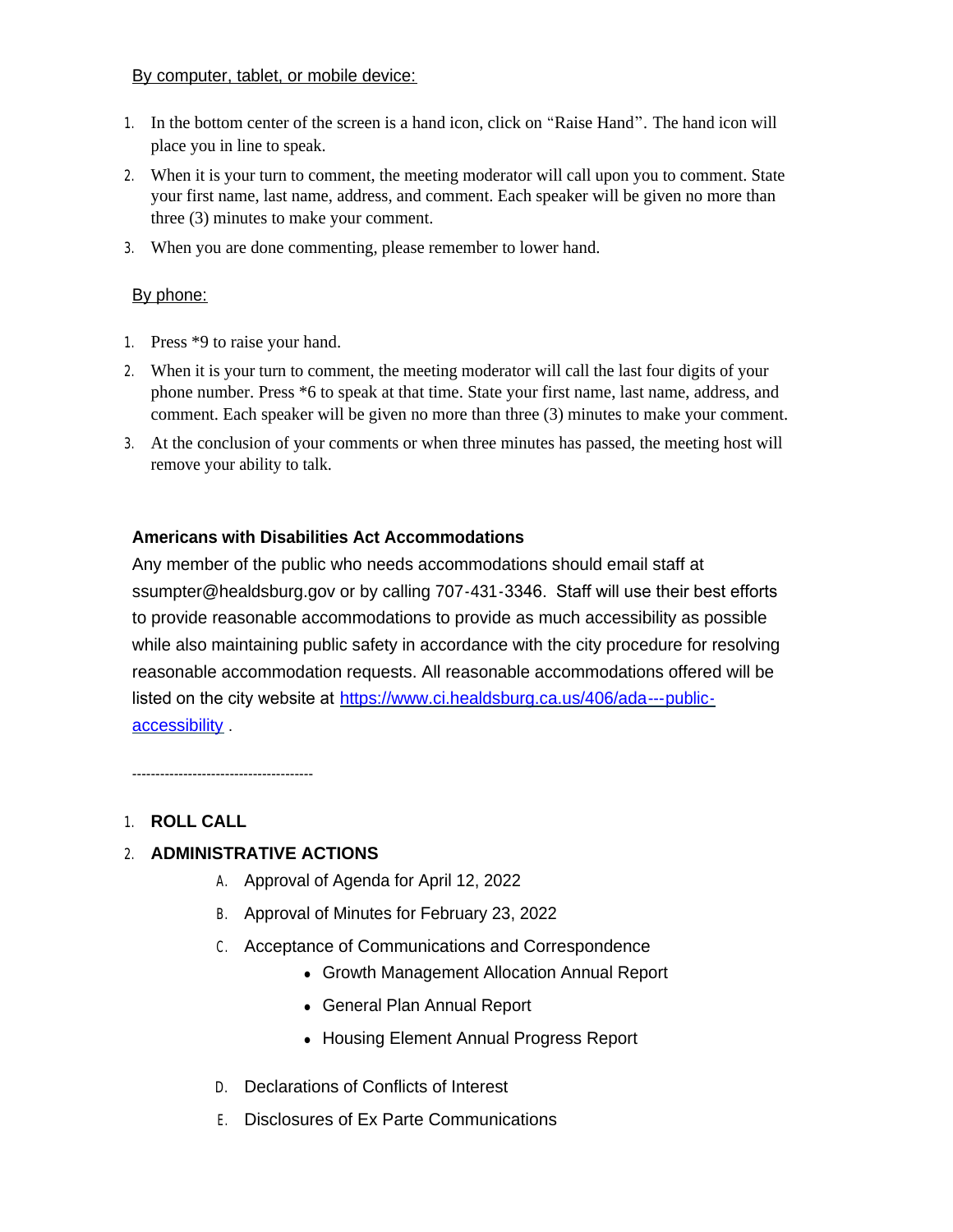### 3. **PUBLIC COMMENTS**

*This time is set aside to receive comments from the public regarding matters of general interest not on the agenda but related to Planning Commission business. Pursuant to the Brown Act, however, the Planning Commission cannot formally consider any issues or take action on any request during this comment period.*

### **4. PUBLIC HEARINGS**

A. **Item**

| <b>Description:</b>  | CUP 2016-07; CUP 2021-08; DR 2016-06; V 2017-01 - Verizon<br><b>Telecommunications Facility</b>                                                                                                                                                                                                                                                                                                                                                                                                                                                                                                               |
|----------------------|---------------------------------------------------------------------------------------------------------------------------------------------------------------------------------------------------------------------------------------------------------------------------------------------------------------------------------------------------------------------------------------------------------------------------------------------------------------------------------------------------------------------------------------------------------------------------------------------------------------|
| Project              |                                                                                                                                                                                                                                                                                                                                                                                                                                                                                                                                                                                                               |
| <b>Description:</b>  | Major Conditional Use Permit, Minor Conditional Use Permit; Major<br>Design Review and Major Variance applications for a new unmanned<br>telecommunications facility on a city-owned parcel, adjacent to<br>Tayman Park and the Healdsburg Golf Club. The project consists of a<br>76-foot-tall monopole tower supporting 9 wireless antenna panels,<br>one microwave dish, and related equipment. The monopole would be<br>designed to resemble a faux broadleaf tree, with 8-foot to 14-foot-long<br>faux branches and leaf socks covering the antenna panels and dish.<br>The pole would be painted brown. |
| Location:            | 923 S. Fitch Mountain Road, Healdsburg, CA APN: 002-361-003                                                                                                                                                                                                                                                                                                                                                                                                                                                                                                                                                   |
| <b>Applicant:</b>    | GTE Mobilnet dba as Verizon Wireless c/o Complete Wireless<br>Consulting                                                                                                                                                                                                                                                                                                                                                                                                                                                                                                                                      |
| <b>Environmental</b> |                                                                                                                                                                                                                                                                                                                                                                                                                                                                                                                                                                                                               |
| Determination:       | The project is categorically exempt pursuant to California<br>Environmental Quality Act Guidelines Section 15303(c) New<br>Construction or Conversion of Small Structures; and Section 15300.2<br>Exceptions. The Notice of Exemption can be viewed upon request of<br>the City Planning Department at 431-3346.                                                                                                                                                                                                                                                                                              |

# **5. COMMISSIONER AND SUBCOMMITTEE REPORTS**

### **6. DIRECTOR'S REPORT**

### **7. ADJOURNMENT**

Posting: This agenda was posted on City bulletin boards and the City's website at least 72 hours prior to the meeting, in accordance with state law.

Availability of Written Materials: All written materials (e.g., staff reports, conditions, resolutions) prepared for items on this agenda are available for public review at least 72 hours prior to the meeting on the City's website at www.ci.healdsburg.ca.us.